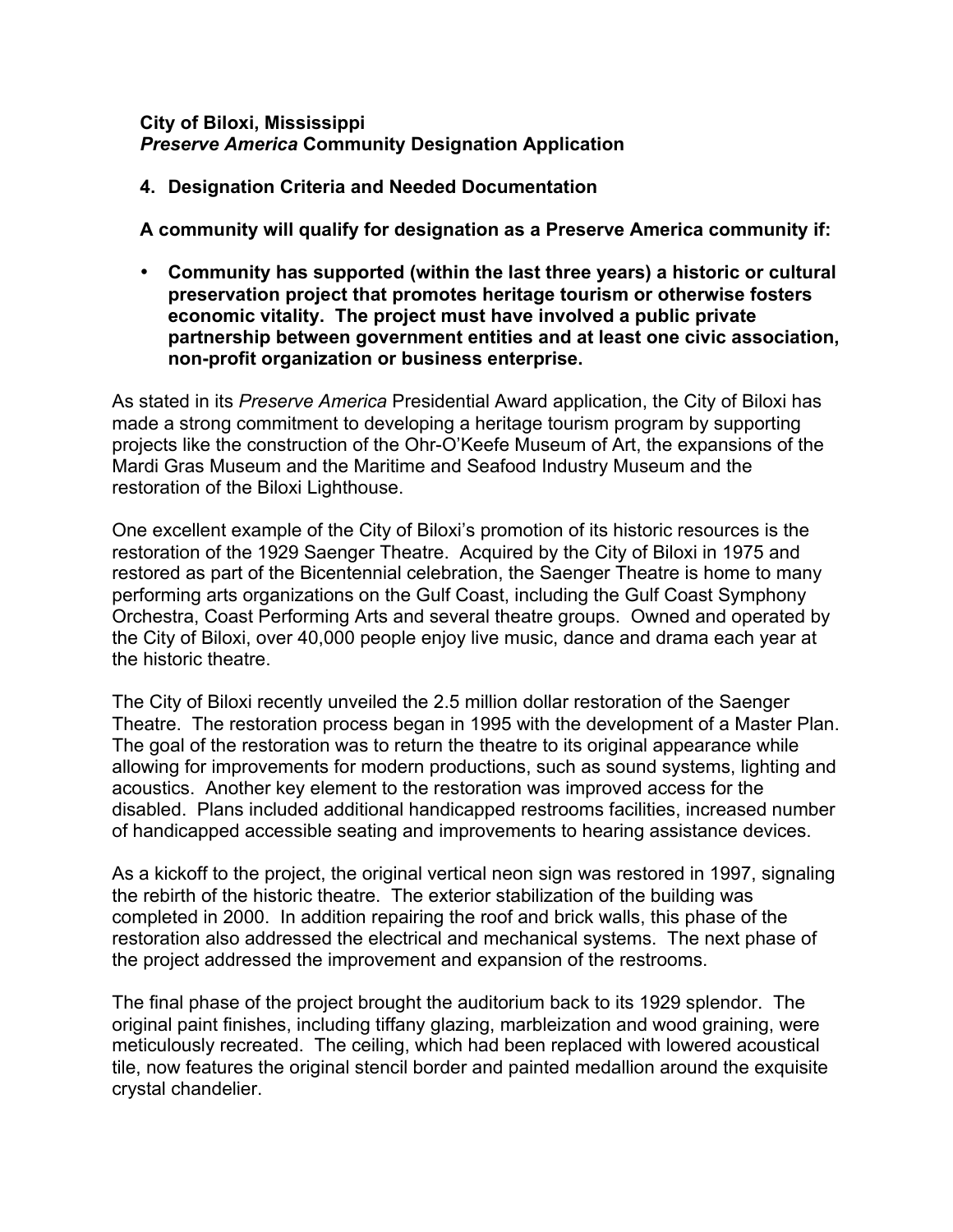The City of Biloxi was fortunate to have many partners in the restoration process. In addition to city funds, money for the project was secured from the United States Department of Housing and Urban Development Community Development Block Grant program, the Mississippi Arts Commission through the Building Fund for the Arts and the Harrison County Board of Supervisors. The corporate community was instrumental in completing the project. Grand Casino Biloxi sponsored a performance of the Russian orchestra Klassika to fund the restoration of the vertical sign. Beau Rivage Casino and Resort provided assistance throughout the project, sponsoring a "Chair-ity" Auction at the casino where local artists decorated fun and creative chairs for auction to raise money and bringing in Porgy and Bess as part of Black History Month celebrations to benefit the restoration. Casino Magic Biloxi underwrote the grand reopening of the theatre in November 2003. Serving as restoration committee for the project was the Friends of the Saenger, a non-profit advisory community group dedicated to the continued preservation of the theatre. The Friends of the Saenger Theatre launched a capital campaign entitled "Musical Chairs", which allowed patrons of the theatre to sponsor a new seat.

This multiphase project, which involved many partners to accomplish the goal of restoring the historic theatre for use as a performing arts center for the community, demonstrates the City of Biloxi's long-term commitment to historic preservation.

• **The governing body of the community has adopted a resolution indicating its commitment to the preservation of its heritage assets.**

See enclosed resolution adopted by the Biloxi City Council.

- **The community meets at least five of the criteria outlined below (with at least one from each specified category).**
	- o **Category I: Discovering Heritage through Historic Places**
		- ♣ **An ongoing, publicly available inventory of historic properties;**

The City of Biloxi began the process of inventorying its historic resources in 1975. These records were updated and expanded in 1998 with the assistance of a Certified Local Government grant-in-aid from the Mississippi Department of Archives and History. The survey now contains over 1,000 buildings dating from the early 1800s through the 1930s. These records form the basis of research for "The Buildings of Biloxi: An Architectural Survey". First published in 1976, the book was updated and republished in 1999 as part of Biloxi's Tricentennial Celebration. These records are available for the public.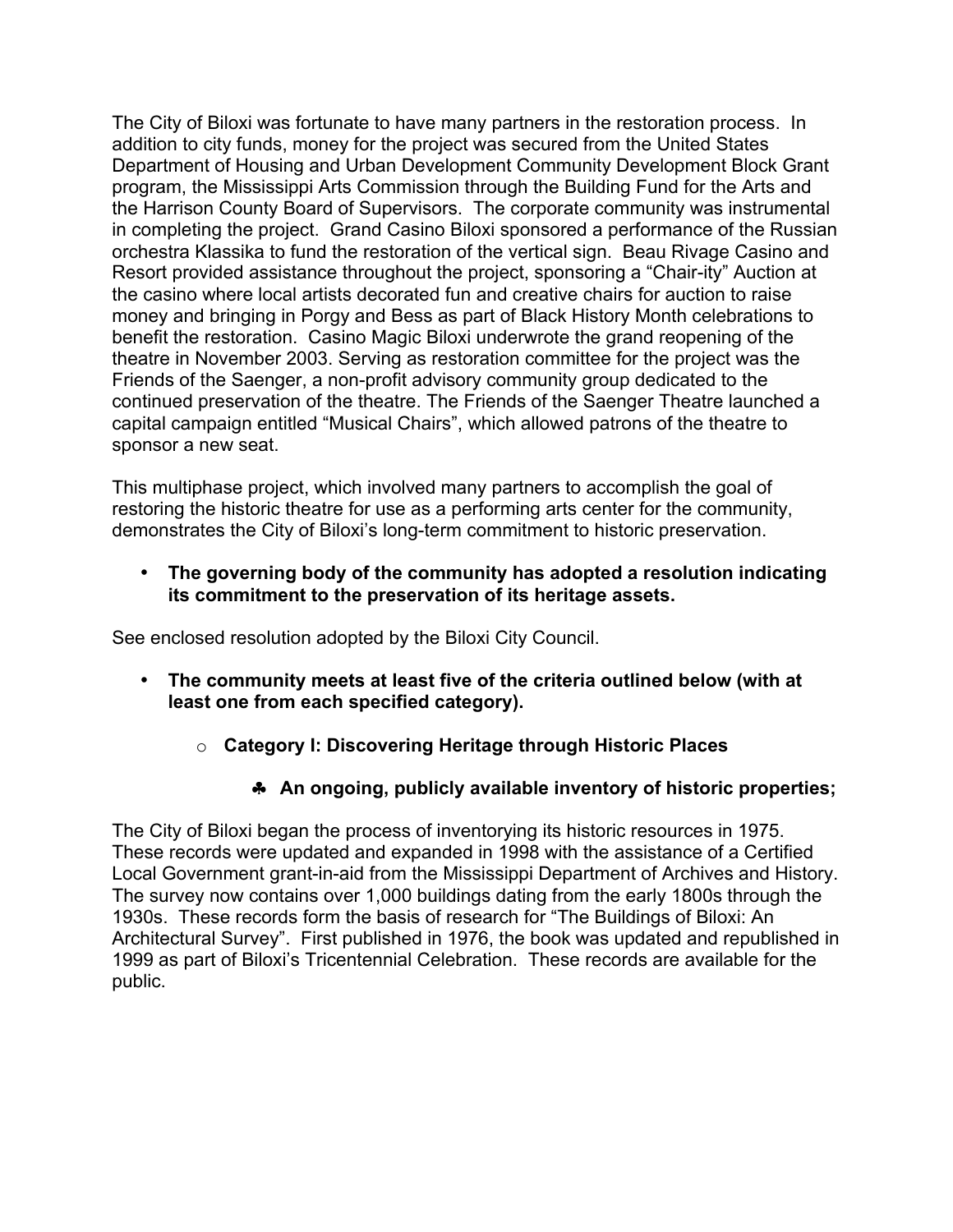### ♣ **A community-supported museum interpretive facility archive or local history records collection;**

The City of Biloxi operates several municipal museums, including the historic house museums the Old Brick House and Tullis-Toledano Manor, the Biloxi Lighthouse and the Mardi Gras Museum, as well as the Saenger Theatre for the Performing Arts. The City of Biloxi also operates the Biloxi Visitor Center, located on the Town Green in the historic Brielmaier House, which assists 37,000 visitors to Biloxi each year. The Maritime and Seafood Industry Museum and the Ohr-O'Keefe Museum of Art are located in city buildings and received substantial annual financial support. The Biloxi Public Library holds the extensive local archives and is available to the public for research.

### ♣ **Opportunities for children to learn about local heritage in the schools, through either established curriculum or special outreach activities.**

The City of Biloxi works with local schools to educate children about the importance of historic preservation. During Mississippi History Week in May of 2002, all fourth grade students received a preservation coloring book and a recommended curriculum of preservation related activities. Mayor A.J. Holloway presented certificates of achievement to students who completed the preservation program.

The City of Biloxi also conducts preservation related programs for children during the summer months. A historic preservation component was added to the Summer Playground Program, which is open to all residents of Biloxi. Funded in part through a Certified Local Government grant-in-aid, the program included field trips to local museums and historic sites and a preservation-related craft activity, such as constructing a stained glass window out of colored paper. The children also received a coloring book and handout on the history of local landmarks. 321 children participated in the program in 2003.

Funded by grants from the City of Biloxi, the Maritime and Seafood Industry Museum and the Ohr-O'Keefe Museum of Art both host summer programs related to Biloxi's cultural heritage. Children attending the Sea-n-Sail Camp have the opportunity to learn first hand about Biloxi's maritime history though fishing expeditions, sailing trips on the museum's two 65-foot wooden schooners and a model boat building competition. Young artists at the Mud Dauber's Camp learn about the legacy of George Ohr, the Mad Potter of Biloxi, whose intricate pots and vases are world-renown. Activities include learning to throw, glaze and fire pottery.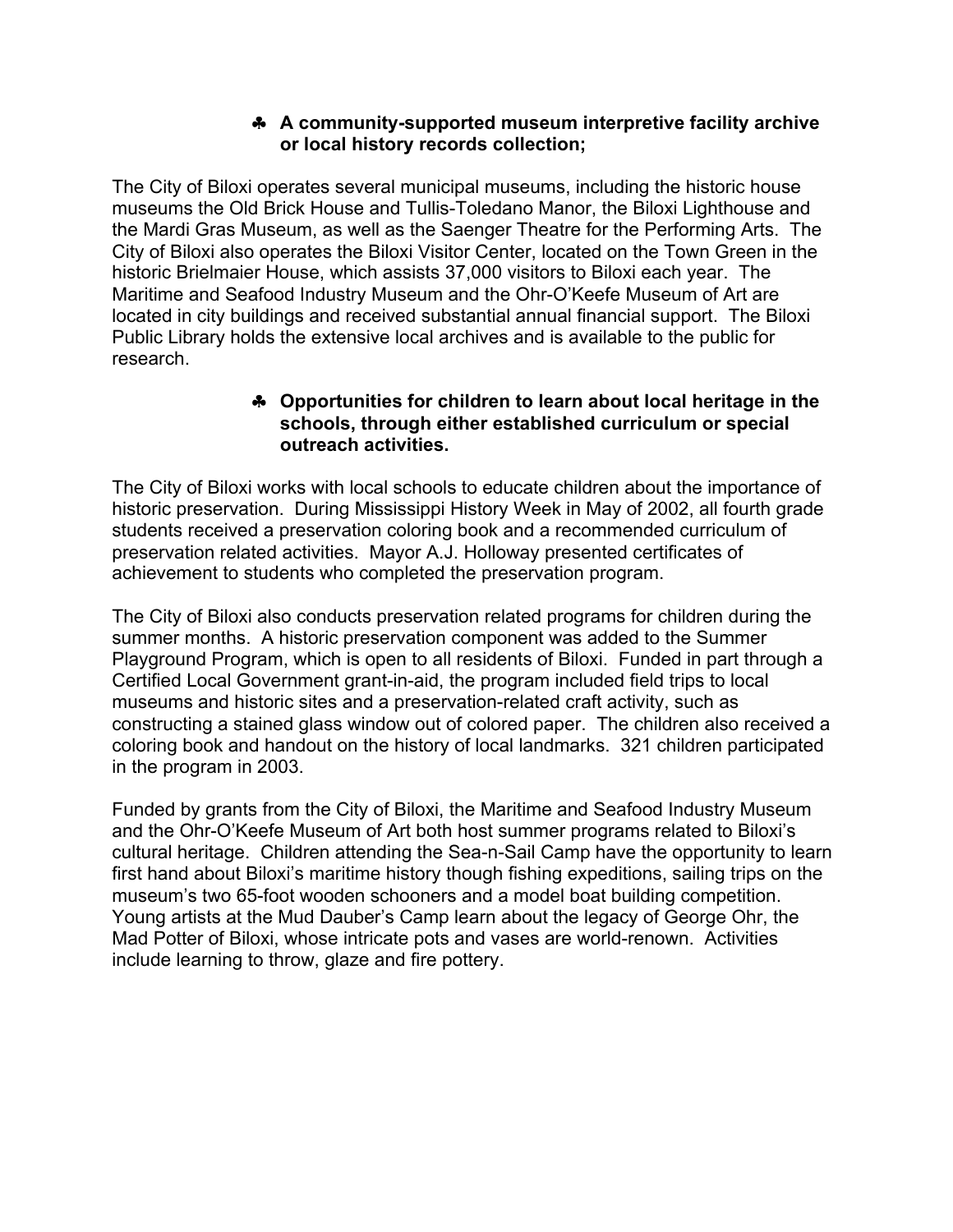## o **Category 2: Protecting Historic Resources**

#### ♣ **A local governmental body, such as a board or commission, charged with leading historic preservation activities within the community;**

The Architectural and Historical Review Commission is a nine-member body which meets twice monthly to review projects for compliance with design guidelines. The commission reviews projects involving Biloxi Landmarks, Biloxi Landmark sites and any property within one of the City of Biloxi's historic districts.

In addition to its duties as a design review board, the Architectural and Historical Review Commission promotes historic preservation through educational outreach programs for the community. One excellent example of this outreach is the Preservation 101 program. The Preservation 101 lecture and field trip series began in September 2000 and concluded in May 2001. Eight lectures, twenty-two field trips and a graduation celebration were held. Over 350 people participated in the series with a total attendance of 1,086.

Participants were given the newly revised architectural survey *The Buildings of Biloxi* at the first lecture. Nationally recognized experts in the field of historic preservation presented lectures on a variety of topics, including the economics of preservation, preservation advocacy and the National Register process. Field trips were held on Saturdays and Sundays and included topics such as architectural styles, historic neighborhoods, adaptive use of historic buildings and historic trees.

Funded in part through a Certified Local Government grant-in-aid, Preservation 101 was a collaborative effort, involving the City of Biloxi, county, state and federal agencies, non-profit organizations, local businesses, civic organizations, churches, synagogues and homeowners. Significant in-kind contributions were provided by the business community, including lodging and dinners for speakers and the graduation celebration at the historic White House Hotel.

#### ♣ **A historic preservation review ordinance and volunteer or professional staff to implement it.**

The City of Biloxi adopted a historic preservation review ordinance in 1985. The Architectural and Historical Review Commission is staffed by personnel from the Planning Division, including a Secretary, Planning Inspector, Executive Planner and Historical Administrator. 6 historic districts, 127 Biloxi Landmarks and 12 Biloxi Landmark sites are protected by the preservation ordinance. The Architectural and Historical Review Commission reviewed 67 cases in 2003 for compliance with design guidelines. As a designated Certified Local Government, the City of Biloxi and the Architectural and Historical Review Commission work closely with the Mississippi Department of Archives and History to fulfill its preservation mission.